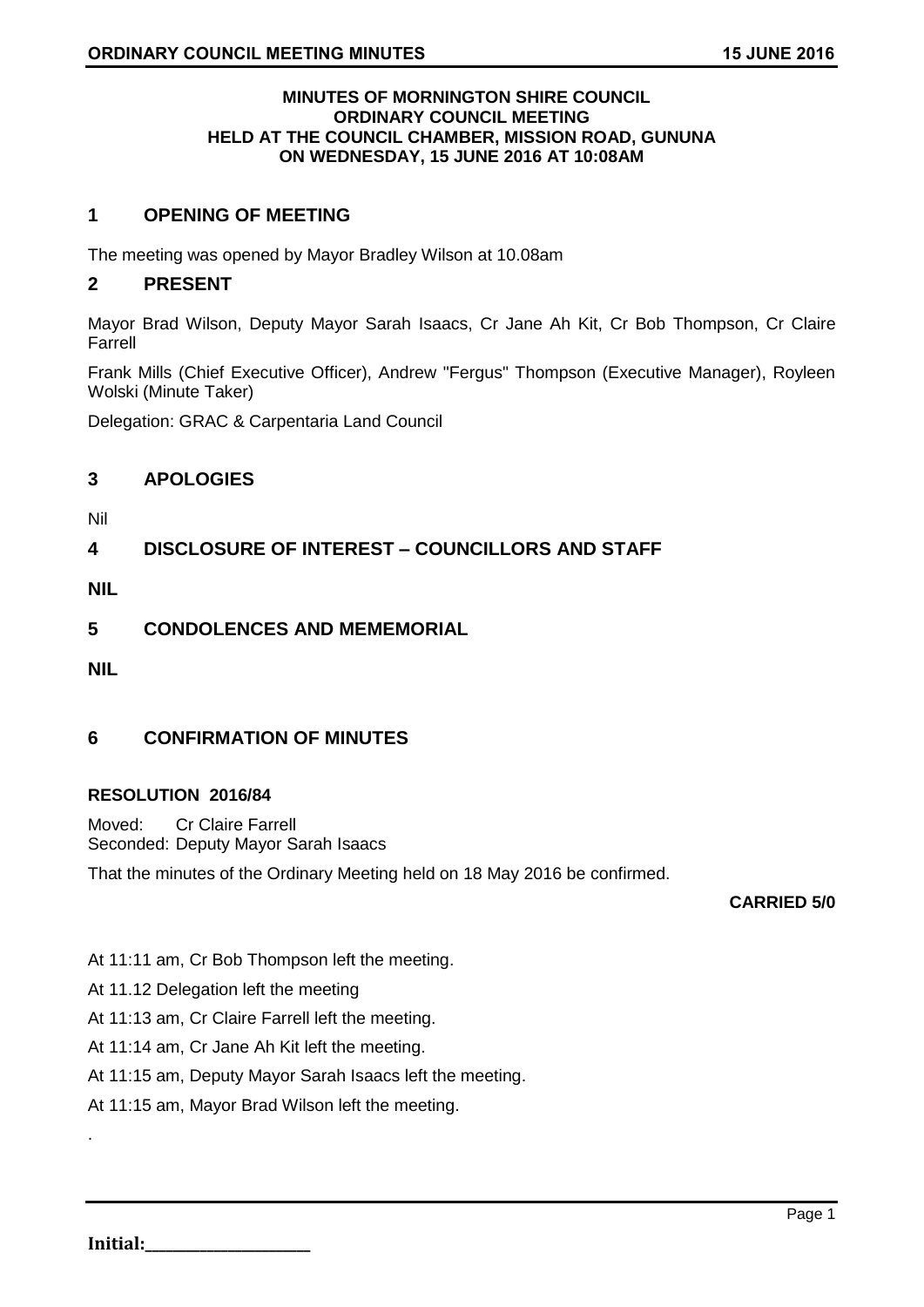# **7 BUSINESS ARISING**

.

At 11:29 am, Mayor Brad Wilson returned to the meeting.

- At 11:29 am, Deputy Mayor Sarah Isaacs returned to the meeting.
- At 11:29 am, Cr Jane Ah Kit returned to the meeting.
- At 11:30 am, Cr Bob Thompson returned to the meeting.
- At 11:30 am, Cr Claire Farrell returned to the meeting.
- At 11:32 am, Cr Bob Thompson left the meeting.
- At 11:35 am, Cr Jane Ah Kit left the meeting.
- At 11:43 am, Cr Jane Ah Kit returned to the meeting.
- At 11.45 am, Mayor Brad Wilson returned to the meeting.

# **8 ACTION SCHEDULE**

# **8.1 ACTION ITEMS AS AT 15 JUNE 2016**

# **RESOLUTION 2016/85**

Moved: Cr Claire Farrell Seconded: Deputy Mayor Sarah Isaacs

That the Action Schedule as tabled be updated and that completed items be removed.

# **CARRIED 5/0**

At 11.45 am The meeting was closed for lunch

At 1.19 pm The meeting was opened after lunch

At 1:19 pm, Cr Bob Thompson returned to the meeting

# **9 CALL FOR ITEMS OF GENERAL BUSINESS**

# **9.1 The CEO raised the issue of the security of the Telstra Tower**

Discussion was entered into in relation to the Telstra Tower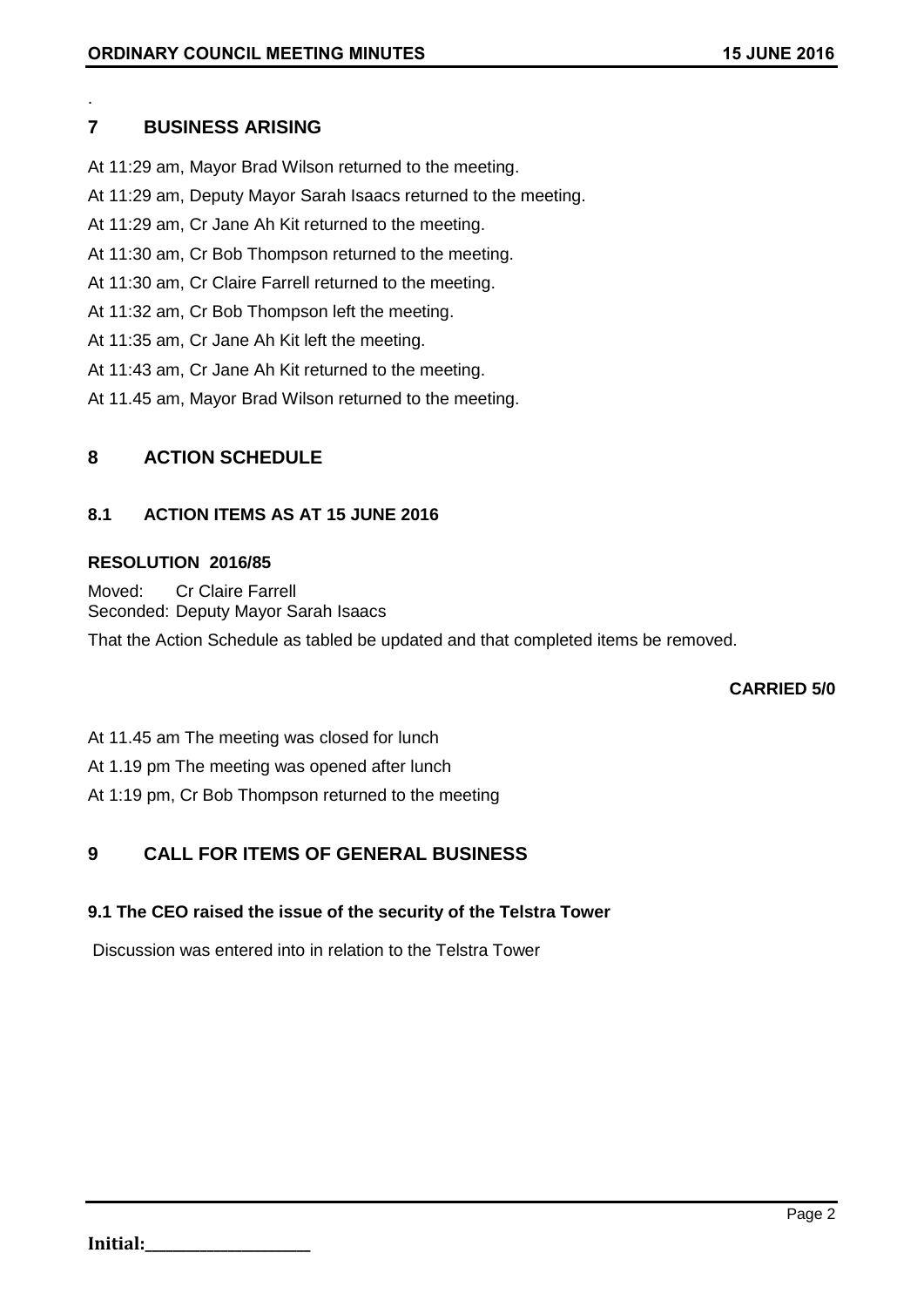# **RECEPTION & CONSIDERATION OF COMMITTEE REPORTS**

# **10 COMMITTEE REPORTS**

Nil

# **RECEPTION & CONSIDERATION OF OFFICERS REPORTS**

# **11 MAYOR AND COUNCILLORS REPORT**

The Mayor delivered a verbal report and raised the issue of funding for subsidized flights not being available for the residents of Mornington. Discussion was entered into in relation to this. CEO will contact Cape Indigenous Mayor's Alliance and have discussions to obtain their support for an airfare rebate scheme for Mornington Island.

Councillor Isaacs delivered a verbal report and discussed the benefits of maintaining the contacts that they made at the Indigenous Leaders Forum. Discussion was entered into in relation to this and the Council's impressions of the ILF and the need for additional Agenda Items.

Councillor Thompson delivered a verbal report and raised the issues of Blackstar and discussion was entered into. Infrastructure upgrade was also discussed.

Justin Hancock joined the meeting at 1.35pm Naseem Chetty joined the meeting at 1.40pm Naseem Chetty left the meeting at 1.55 pm

# **12 CHIEF EXECUTIVE OFFICER'S REPORTS**

# **12.1 CHIEF EXECUTIVE OFFICER MONTHLY REPORT**

### **RESOLUTION 2016/86**

Moved: Cr Bob Thompson Seconded: Cr Claire Farrell

That Council note and receive this report.

**CARRIED 5/0**

### **12.2 BAKERY REVIEW**

### **RESOLUTION 2016/87**

Moved: Cr Bob Thompson Seconded: Cr Claire Farrell

That the CEO provide a schedule of bakery products, and prices of ingredients that support a satisfactory standard of products and appropriate prices for approval at the Special Council Meeting to be held on 29 June 2016 in conjunction with 2016-2017 Budget.

**Initial:**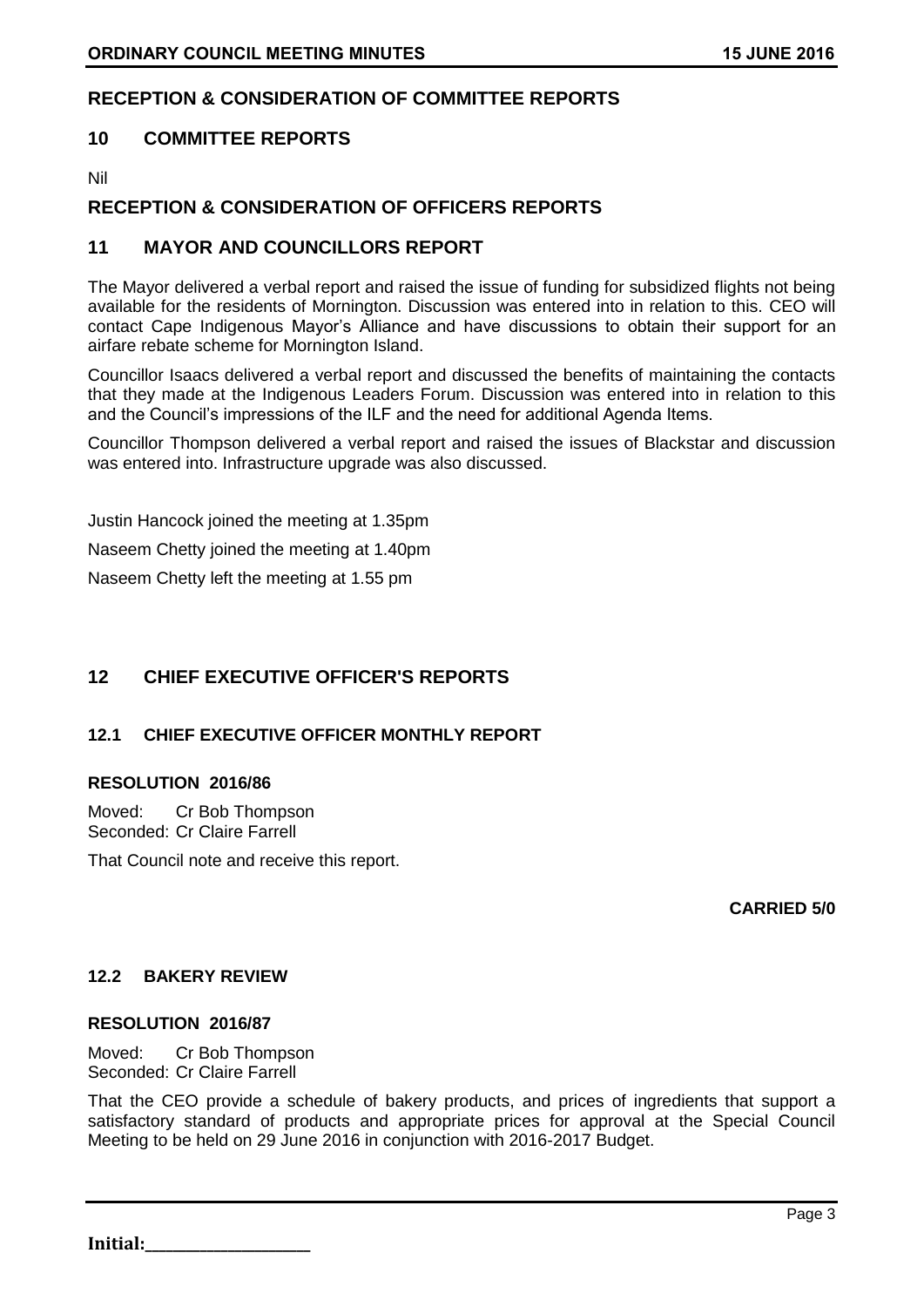## **CARRIED 5/0**

## **12.3 POST OFFICE LEASE**

#### **RESOLUTION 2016/88**

Moved: Cr Bob Thompson Seconded: Cr Claire Farrell

That Council approve and endorse the Mayor and Chief Executive Officer to sign the lease agreement as tabled on behalf of Council.

### **CARRIED 5/0**

### **12.4 DEVELOPMENT APPLICATION FOR RECONFIGURATION OF A LOT (SUBDIVISION BY 30 YEAR LEASE) ON LAND LOCATED AT LARDIL STREET, GUNUNA - MORNINGTON ISLAND AND DESCRIBED AS PART OF LOT 999 ON SP237463**

#### **RESOLUTION 2016/89**

Moved: Cr Jane Ah Kit Seconded: Cr Claire Farrell

That That Council approves the development application for Reconfiguration of a Lot (30 Year Lease) at Lardil Street, Gununa - Mornington Island, subject to the following:

#### **Approved plans**

The approved plans and/or documents for this development approval are listed in the following table:

Plan/Document number Plan/Document name Date

SP276546 Plan of Lease JY in Lot 999 on SP237463 23.07.2015

**Conditions** 

Approved plans

1. The proposed works are permitted subject to the specifications, facts and circumstances as set out in the application submitted to Council and satisfaction of the Chief Executive Officer, except where modified by these conditions of approval.

2. Any works on the land must not:

i. Create any discharge points for stormwater onto the road reserve;

ii. Interfere with and/or cause damage to the existing stormwater drainage on the road reserve;

iii. Reduce the quality of stormwater discharge onto the road reserve; and/or

iv. Result in any contaminates leaching onto the road reserve.

Timing of Effect

3. The conditions of the Development Permit must be effected prior to Commencement of Use and maintained thereafter, except where specified otherwise in these conditions of approval.

Further Advice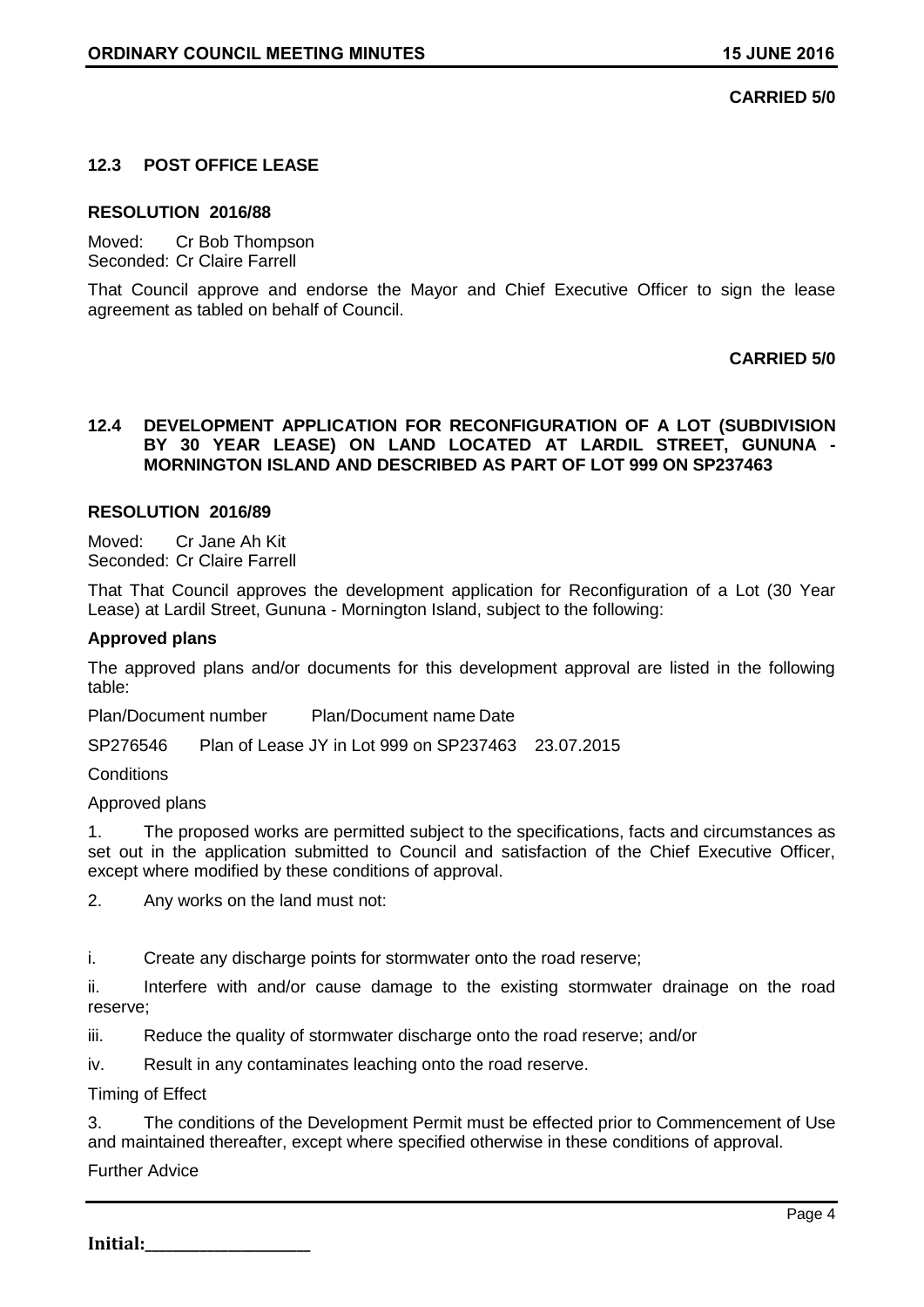1. This approval does not negate the requirement for compliance with any other relevant Local Laws and other statutory requirements.

2. The Aboriginal Cultural Heritage Act 2003 establishes a Duty of Care for Indigenous cultural heritage. This applies on all land and water, including freehold land. The Cultural Heritage Duty of Care lies with the person or entity conduction the activity. Penalty provisions apply for failing to fulfil the Cultural Heritage Duty of Care.

Those proposing an activity that involves additional surface disturbance beyond that which has already occurred at the proposed site need to be mindful of the Duty of Care requirement. Detail of how to fulfil the Duty of Care are outlined in the Duty of Care Guidelines gazetted with the Act.

Any future development is to consider the adopted development levels for the site and shall be submitted to Council for review and approval.

### **CARRIED 5/0**

## **12.5 RESIDENTIAL LEASE AND CHURCH LEASE FOR SIGNING BY CHIEF EXECUTIVE OFFICER AND MAYOR**

### **RESOLUTION 2016/90**

Moved: Cr Claire Farrell Seconded: Cr Bob Thompson

That Council endorse and approve the Mayor and Chief Executive Officer to sign the two lease documents on behalf of Council for church and attached residential property as tabled.

# **CARRIED 5/0**

# **12.6 REQUEST FOR ACCOMMODATION FOR STAFF OF REX GROUND MANAGEMENT CONTRACT**

### **RESOLUTION 2016/91**

Moved: Cr Jane Ah Kit Seconded: Cr Bob Thompson

That Council provide advice to Mr Walker that Council has no accommodation available to support his request.

### **CARRIED 5/0**

# **12.7 OPERATIONAL PLAN 2016 - 2017 FOR COMMENT AND APPROVAL**

### **RESOLUTION 2016/92**

Moved: Cr Jane Ah Kit Seconded: Cr Claire Farrell

That Council provide comment and advise on amendment of the document as tabled so it can be prepared for approval on 29<sup>th</sup> June 2016.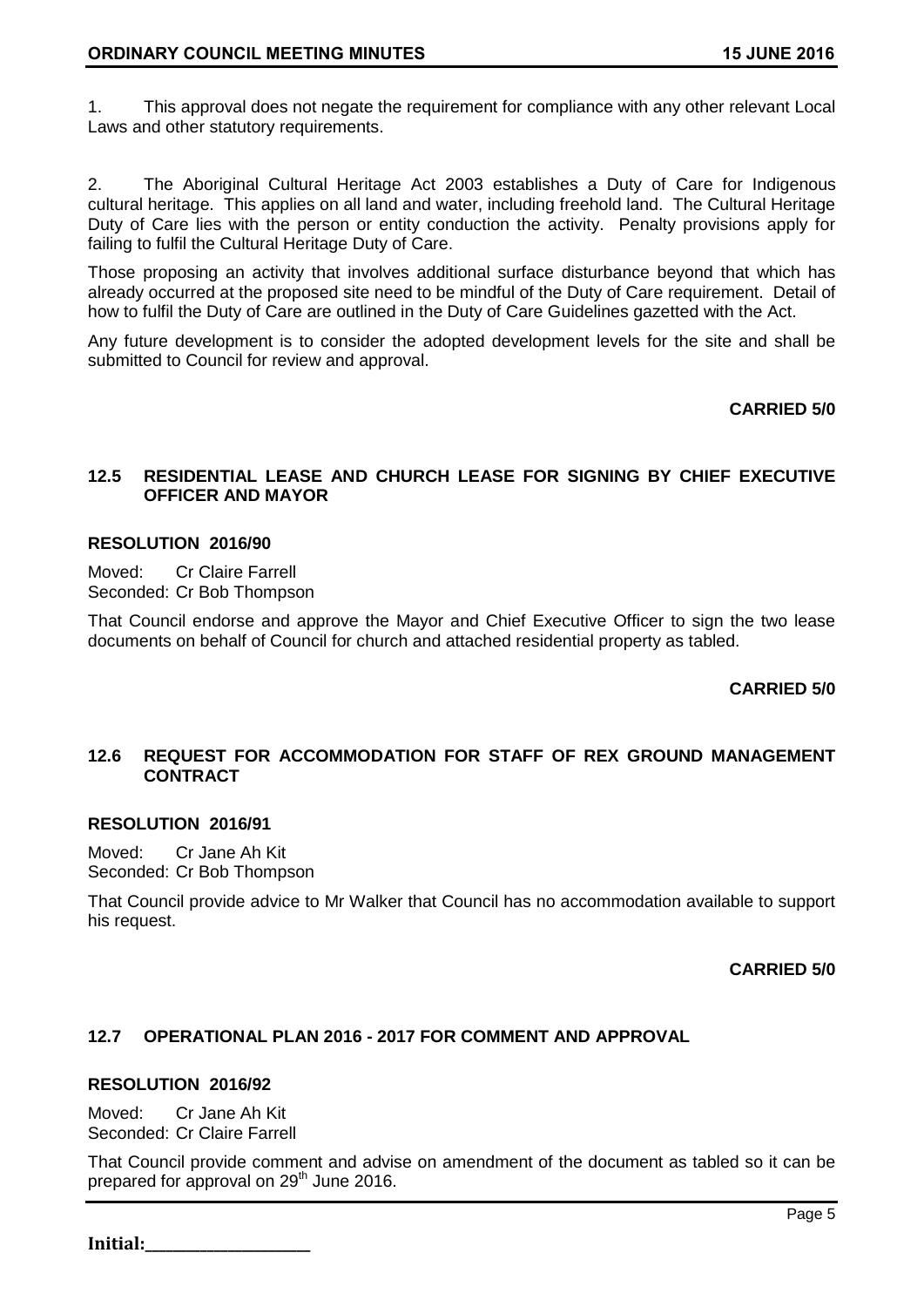# **CARRIED 5/0**

## **12.8 FINANCE MONTHLY REPORT - MAY 2016**

### **RESOLUTION 2016/93**

Moved: Cr Bob Thompson Seconded: Cr Jane Ah Kit

That Council note and receive the Financial Report for the month of May 2016.

# **CARRIED 5/0**

At 2:52 pm, Cr Jane Ah Kit left the meeting.

At 2.55 pm, Deputy Mayor Sarah Isaacs left the meeting.

At 3:00 pm, Cr Jane Ah Kit returned to the meeting.

At 3:00 pm, Cr Claire Farrell left the meeting.

At 3:01 pm, Deputy Mayor Sarah Isaacs returned to the meeting.

At 3:02 pm, Cr Bob Thompson left the meeting.

At 3:04 pm, Cr Bob Thompson returned to the meeting.

At 3:07 pm, Cr Claire Farrell returned to the meeting.

# **12.9 BUDGET 2016 - 2017**

### **RESOLUTION 2016/94**

Moved: Cr Jane Ah Kit Seconded: Deputy Mayor Sarah Isaacs

That Council adopt the following draft documents as tabled:

- 1) The 2016/2017 Statutory Budget Documents comprising of Statement of Comprehensive Income, Statement of Financial Position, Statement of Cash flows, Statement of Changes in Equity, Measures of Financial Sustainability, Long Term Financial Forecast, Statement of estimated financial operations and Statement of estimated financial position.
- 2) The 2016/2017 Capital Budget;
- 3) In accordance with Section 193 of the Local Government Regulation 2012 the 2016/2017 Revenue Policy;
- 4) In accordance with Section 169(2)(b) and 172 of the Local Government Regulation 2012 the 2016/2017 Revenue Statement;
- 5) In accordance with Section 192 of the Local Government Regulation 2012 the 2016/2017 Debt Policy;
- 6) In accordance with Section 198 of the Local Government Regulation 2012 the 2016/2017 Procurement Policy;
- 7) In accordance with Section 197 of the Local Government Regulation 2012 the 2016/2017 Advertising Policy;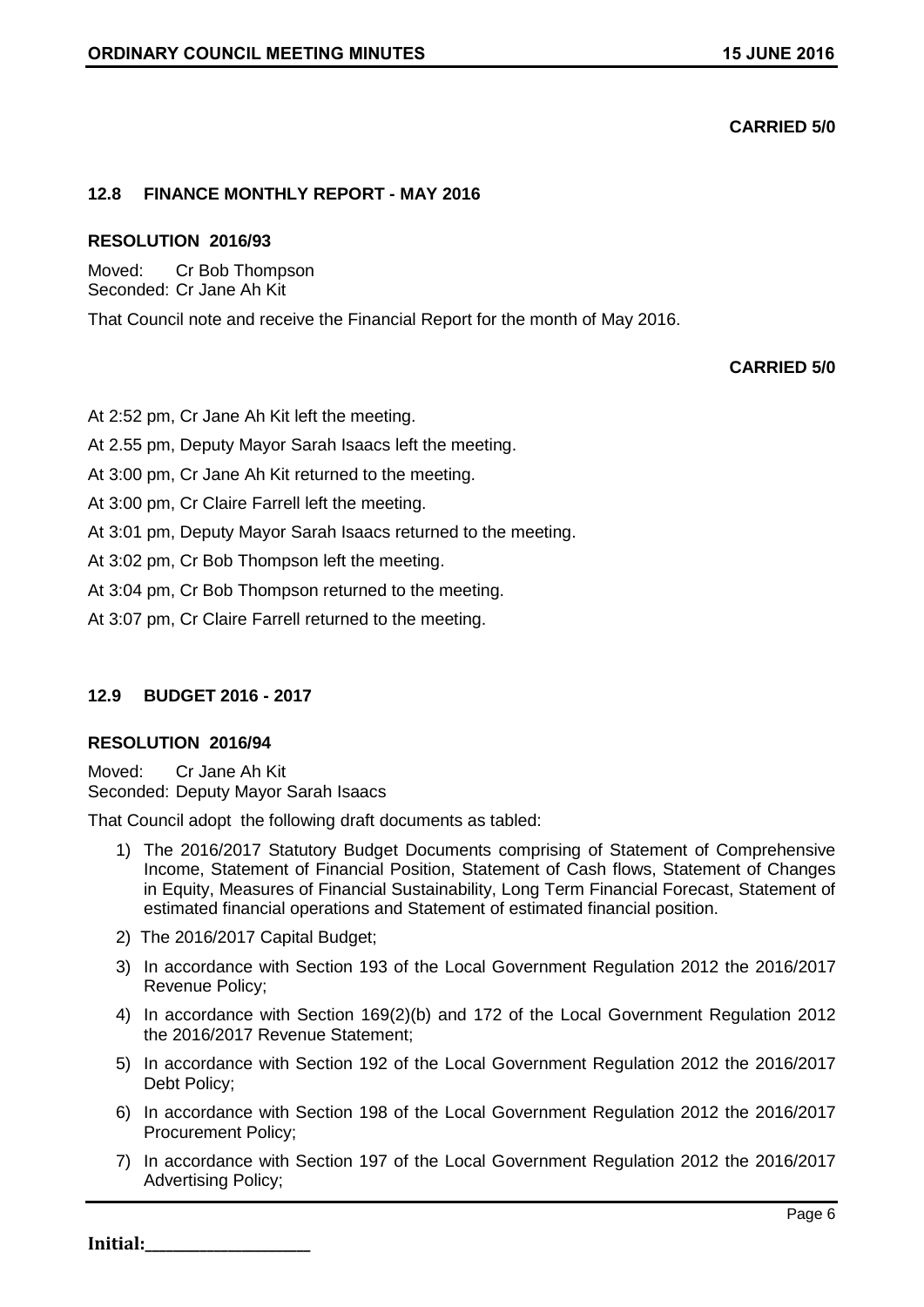- 8) In accordance with Section 195 of the Local Government Regulation 2012 the 2016/2017 Community Grants Policy;
- 9) In accordance with Section 196 of the Local Government Regulation 2012 the 2016/2017 Entertainment and Hospitality Policy;
- 10) In accordance with Section 191 of the Local Government Regulation 2012 the 2016/2017 Investment Policy.

**CARRIED 5/0**

# **12.10 SCHEDULE OF FEES AND CHARGES 2016 - 2017**

### **RESOLUTION 2016/95**

Moved: Cr Jane Ah Kit Seconded: Deputy Mayor Sarah Isaacs

That Council accept the draft Schedule of Commercial & Regulatory Fees and Charges as tabled for the 2016 – 2017 Financial Year, for comment

**CARRIED 5/0**

# **12.11 STORES REPORT**

### **RESOLUTION 2016/96**

Moved: Cr Bob Thompson Seconded: Cr Jane Ah Kit

That Council note and receive this report.

**CARRIED 5/0**

3.07pm Naseem Chetty joined the meeting

# **12.12 HOUSING REPORT**

### **RESOLUTION 2016/97**

Moved: Cr Jane Ah Kit Seconded: Cr Bob Thompson That Council note and receive this report.

**CARRIED 5/0**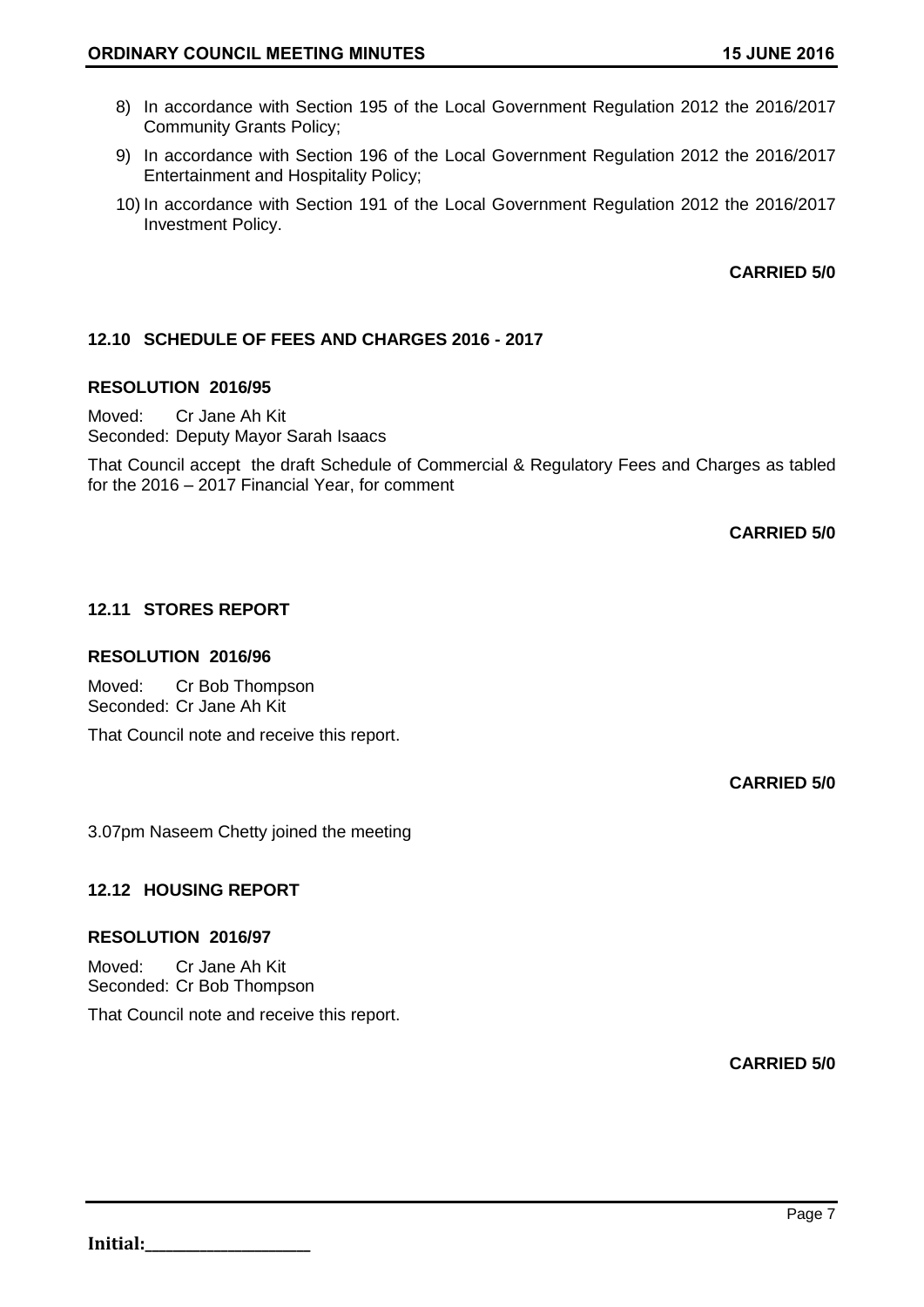# **12.13 MOTEL REPORT**

#### **RESOLUTION 2016/98**

Moved: Cr Claire Farrell Seconded: Cr Bob Thompson

That Council note and receive this report.

**CARRIED 5/0**

### **12.14 BAKER SALES**

### **RESOLUTION 2016/99**

Moved: Cr Claire Farrell Seconded: Cr Jane Ah Kit

That Council note and receive this report.

**CARRIED 5/0**

# **13 STAFF REPORTS - INFRASTRUCTURE & TECHNICAL SERVICES**

## **13.1 INFRASTRUCTURE & TECHNICAL SERVICES REPORT (INCLUDING WORKSHOP)**

## **RESOLUTION 2016/100**

Moved: Cr Bob Thompson Seconded: Cr Claire Farrell

That Council note and receive this report.

**CARRIED 5/0**

# **13.2 WORKSHOP REPORT**

### **RESOLUTION 2016/101**

Moved: Cr Bob Thompson Seconded: Cr Claire Farrell

That Council note and receive this report.

**CARRIED 5/0**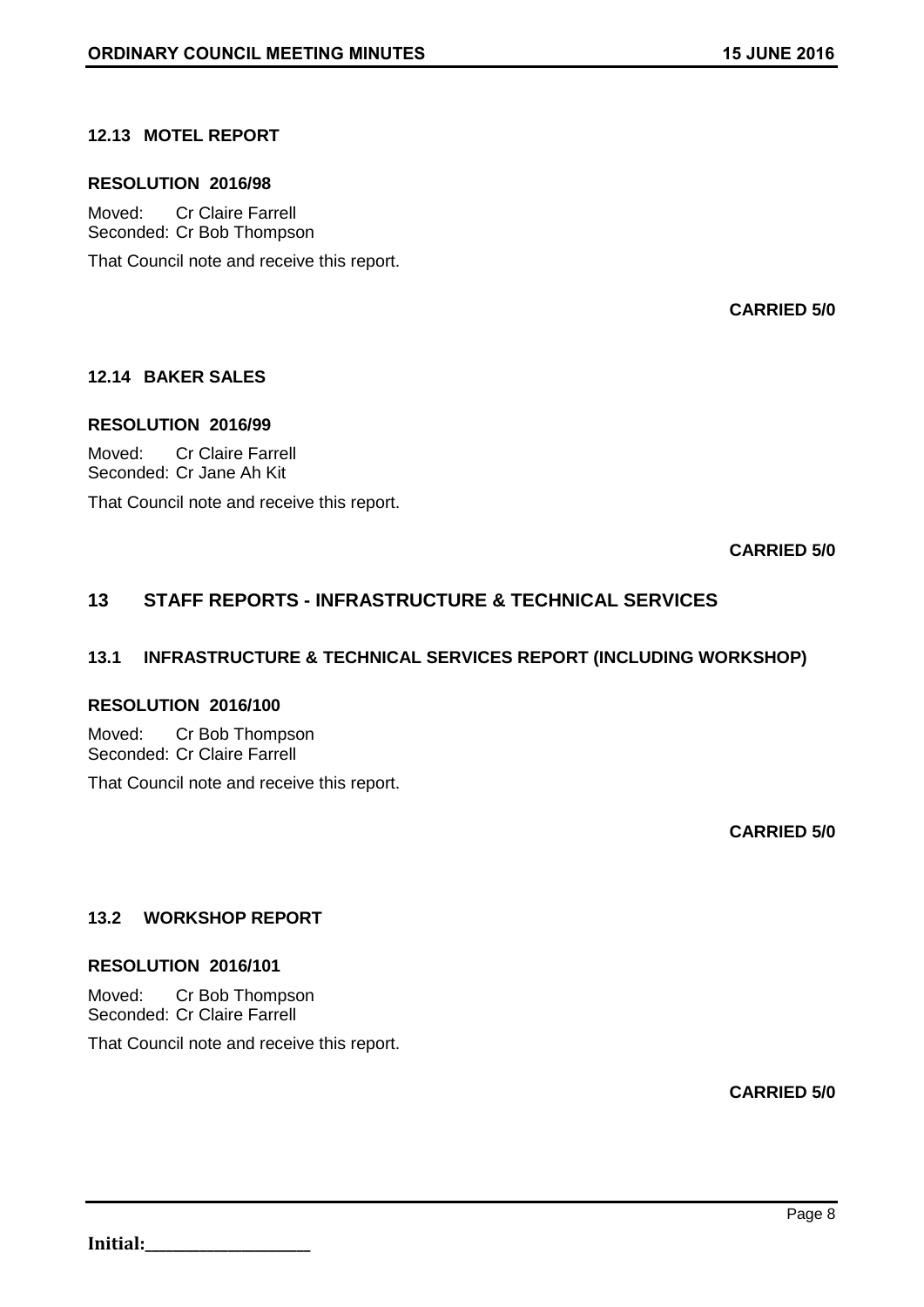# **14 STAFF REPORTS - HUMAN SERVICES**

Nil

# **15 GENERAL BUSINESS**

## **15.1 TELSTRA TOWER**

### **RESOLUTION 2016/102**

Moved: Cr Bob Thompson Seconded: Cr Claire Farrell

That the Chief Executive raise the issue of the Telstra Tower as a high priority to prevent the serious injury or death of a community member

**CARRIED 5/0**

# **16 CONFIDENTIAL**

# **16.1 MOVE INTO CONFIDENTIAL**

### **RESOLUTION 2016/103**

Moved: Cr Jane Ah Kit Seconded: Cr Bob Thompson

That Council move into Confidential meeting

**CARRIED 5/0**

### **RECOMMENDATION**

That Council considers the confidential report(s) listed below in a meeting closed to the public in accordance with Section 275 of the Local Government Act 2009:

### **16.1 Draft Organisational Structure Review for comment and approval**

This matter is considered to be confidential under Section 275(b) of the Local Government Act, and the Council is satisfied that discussion of this matter in an open meeting would, on balance, be contrary to the public interest as it deals with industrial matters affecting employees.

### **16.2 HR Report**

This matter is considered to be confidential under Section 275(b) of the Local Government Act, and the Council is satisfied that discussion of this matter in an open meeting would, on balance, be contrary to the public interest as it deals with industrial matters affecting employees.

At 4:08 pm, Cr Claire Farrell left the meeting.

At 4:10 pm, Cr Claire Farrell returned to the meeting.

At 4:12 pm, Deputy Mayor Sarah Isaacs left the meeting.

At 4:13 pm, Deputy Mayor Sarah Isaacs returned to the meeting.